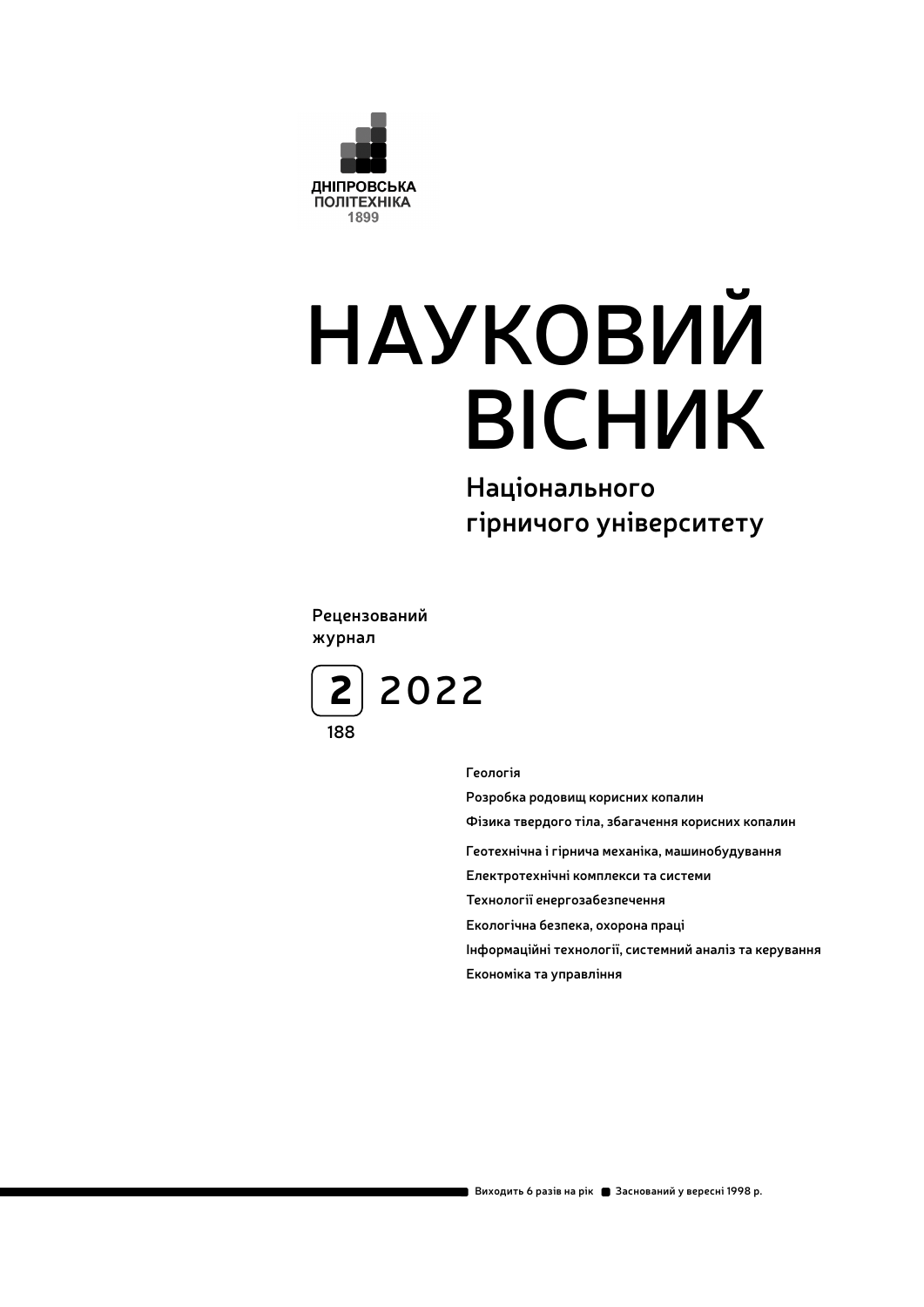**O. Levchuk1 ,** orcid.org/0000-0001-5046-2367, **K. Levchuk1 ,** orcid.org/0000-0003-0459-622X, **L. Husak2 ,** orcid.org/0000-0002-0022-9644

1 – Vinnytsia National Agrarian University, Vinnytsia, Ukraine, e-mail: olena\_levcukk@ukr.net 2 – Vinnytsia Institute of Trade and Economics of KNUTE,

Vinnytsia, Ukraine

# **SCIENTIFIC AND EDUCATIONAL CONSORTIUM AS INSTITUTIONAL PROJECTION OF THE INNOVATIVE PROFESSIONAL TRAINING**

**Purpose.** To determine the essence, main possibilities and demonstrate the main capabilities of the educational, research and production complex as a way of modernizing the market of educational services in accordance with the innovative model of development. To describe organizational and pedagogical conditions for coordination of the scientific, educational, innovative and technological potential of the All-Ukrainian Scientific and Educational Consortium (USEC) founding members.

**Methodology.** A systematic analysis of literature and normative documents has been carried out. Various practices of cooperation between educational establishments and enterprises, scientific institutions and production facilities in the world have been investigated. The data were collected during the internship at the All-Ukrainian Scientific and Educational Consortium with the use of individual and group interviews, surveys and teaching and administrative activities experience.

**Findings.** Transformation of educational systems, aimed at meeting the present-day needs of stakeholders and personal needs of future professionals, is achieved by using, along with theoretical training, the resources of the research farms and enterprises integrating their benefits in the system of professional development of young people. The technology effectiveness is achieved through creation of the innovative structure of educational programs of all levels and the research and teaching staff professional development system in the Consortium. Organizational and pedagogical conditions for coordination of the scientific, educational, innovative and technological potential of the USEC founding members are suggested.

**Originality.** Cooperation between labor market and professional education caused by the need to modernize and optimize higher education institutions in Ukraine is expected to be effective in the environment of educational-research-industrial complexes subject to the defined organizational and pedagogical conditions.

**Practical value.** Prospects for the implementation of educational programs within the research and educational consortia are outlined. The described organizational and pedagogical conditions contribute to the integration of educational programs, professional standards and professional formation of students.

Keywords: professional education, scientific-educational-industrial complex, dual education

**Introduction.** Innovative development of the educational environment in higher education institutions, due to the knowledge-intensive technologies, requires the availability of appropriate staffing. There is a societal demand for the focus of the training process on productive educational and cognitive activities, specialization and universalization, a balanced ratio of the latest advances in theory and practice. National models of the relationship of university systems in labor markets remain topical aimed at formation of skilled workers for the needs of the post-industrial economy [1].

Interpersonal, intellectual, entrepreneurial, practical skills, ethical values, ability to constantly improve their professional level, teamwork skills, and reflection are extremely demanded for the successful employment of graduates. In order to participate in sustainable economic development, universities are required to develop interdisciplinary knowledge that takes into account all aspects of human life and experience and is produced in other institutions (industrial companies, research institutions and laboratories, non-profit organizations) [2].

Currently, a problem has arisen of the effective interaction of higher education institutions and involvement of the employers in professional training program development and, in the long run, employment of the future specialists [3].

Today, the COVID-19 pandemic has become a major challenge for the education sector. Due to the forced transition to distance forms of training, traditional forms of professional education have undergone changes, that make resumption of the previous state of affairs complicated and long standing. In addition, according to the UNESCO, a fall in gross domestic product could lead to reduced spending on education [4].

Limited funding for educational institutions, degradation of material and technical infrastructure over the past decades has led to the need for modern sites of machinery, equipment,

laboratories, and so on needed to train highly qualified specialists.

Limited access of rural school graduates to quality educational services, especially on-line, and their low level of basic training should also be taken into account.

The results of general academic performance rating indicate a significant impact of forms and methods of teaching and learning on the graduate competencies formation.

Thus, a mismatch between learning outcomes and needs of labor market is being observed today.

Therefore, arguments and suggestions to improve educational and professional programs through cooperation between business and higher education aimed at gaining both sound theoretical knowledge and practical skills at the university seem to be relevant [5].

This necessitates modernization and optimization of the educational system of Ukraine through introduction of innovative programs and technologies.

That is why, the issues of interaction of scientific, educational, industrial institutions, dual education, distance learning, personalization of learning within specific educational systems require thorough search.

**Literature review.** Studying the problems of education, scientists confirm that global imperatives lead to the increase in the integrity of higher education, which is associated with its diverse functions: professional, socio-political, social and systemic ones, aimed at comprehensive and harmonious development of personality.

In a number of works it is substantiated that the barrier factors of innovation and professional-qualification potential can be overcome by tuning the mechanism of interaction of the labor market, the market of educational services and innovative university complexes [6].

It is emphasized that the effectiveness of interaction of the © Levchuk O., Levchuk K., Husak L., 2022 labor market and specialist training system will be increased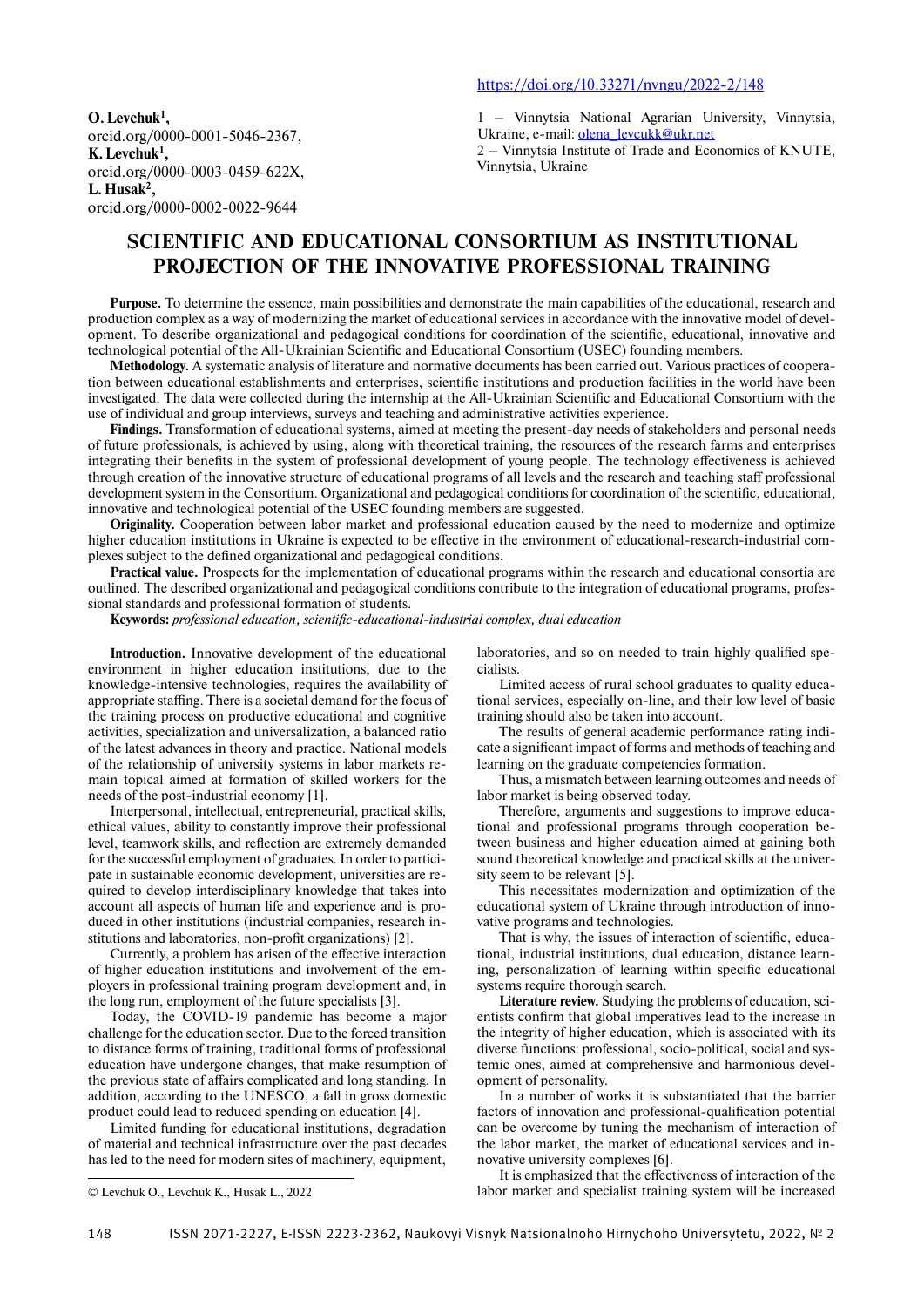under the creative interpenetration of professional and educational standards, professional identity of students, their involvement in research and production projects, gradual formation of professional competencies [7].

In particular, the example of most Dutch and individual US universities shows that innovative university research can be seen as an effective mechanism of transfer of technology for commercialization [8].

Based on a systematic review of current best practices of European universities, it can be concluded that in order to maintain the sustainability of changes, inter-organizational processes should be based on equal partnership between educational systems and the production site. Under this approach all stakeholders (employers, students, scientists, universities) get mutual benefit [9].

In particular, in the context of our study, the work "Using Higher Education Consortia for Institutional Promotion" is of great significance. In it, the authors conclude that consortia have a wide range of benefits due to the innovative structures, operations and service delivery methods, creating huge potential for higher education establishments to become more effective educational institutions [10].

**Purpose.** To substantiate the fact that transformation of the educational process towards modern practical requirements and personal needs of future specialists can be achieved by using both the potential of research farms, production facilities and theoretical study in the training system that integrates the best scientific, industrial and subject systems; to demonstrate that the idea of professional training of young human resources within the educational-scientific-industrial complex may serve a convincing example of the mechanism of transition of production to the innovative model of development; to describe organizational and pedagogical conditions for the implementation of links between the structural units of the "All-Ukrainian Scientific and Educational Consortium" (hereinafter – the Consortium).

**Methods.** A systematic analysis of literature and normative documents were carried out. Examples of different types of interaction between educational institutions, research institutions and production facilities in the world are considered.

The data were collected during the internship at the USEC on the base of the regulations study, individual and group interviews, surveys and direct participation in the educational process. The participatory approach allowed demonstrating practical significance of scientific search due to involving all participants in the process of training specialists (students, employers, research and teaching staff, administration, representatives of research institutions).

**Results.** A significant role in the formation of personality is played by an educational institution, namely the interaction of all its components with the person, since transition to the formation of a professional takes place right here. The quality of higher education is manifested in the competence acquired during training, i.e. "a dynamic combination of knowledge and practical skills, ways of thinking, professional, ideological and civic qualities, moral and ethical values, which determines a person's ability to successfully pursue professional and further educational activities and is a result of training at a certain level of higher education" [11].

Under such an approach, the main goal of the higher education institution is to create a professional and pedagogical infrastructure that would contribute to the formation of a highly qualified specialist. The expected learning outcome is a person who has a number of competencies that are a synthesis of professional and universal knowledge, skills, abilities and personal qualities that ensure the efficiency and productivity of their assignment within the framework of their professional activity.

We make accent at the spiritual competence, which is manifested in the self-awareness of an individual as the exponent of the values of national and universal cultures. This is a

person who is aware of his/her personal responsibility for their future, for the destiny of his/her nation and humanity in general. They are characterized by social competence, formed under conditions of civic maturity and social capacity. They have acquired moral and ethical competence – the focus of the future specialist on the conscientious and quality performance of their official duties, based on the perceived need for work, which is the highest form of self-realization. A successful graduate must have psychophysiological competence, which allows a professional to form a personal scenario of behavior in extraordinary situations while performing their professional duties.

The specialist in demand in the labor market owns individual competence  $-$  a set of qualities that underlie the individual style and way of activity. It harmoniously combines functional competence, which is expressed in application of the acquired knowledge for implementation of standard tasks of professional nature and dynamic competence – the ability to adequately respond to rapidly changing situations in the professional sphere.

Thus, the emphasis is shifted from the traditional attributes of the future specialist to generating their special characteristics. Therefore, the goal of professional education should be the ultimate disclosure of the spiritual, moral and ethical, intellectual and psychomotor potential of the person during his/her professional development.

In our opinion, in order for the process of practical and theoretical training to "work for the individual", it is necessary to join together all the means of production, science and education. Accordingly, integration of science and industry will be reflected in the updated education system. Therefore, innovative educational technologies, adequate to modern production technologies, acquire special value.

The categorical framework of professional education is a heterogeneous, polystructural system. It consists of the versatile concepts. The processes of convergence, connection, interaction, and complementarity are constantly taking place between them. Prominent place among them is occupied by the connection between science, education and industry, which, in turn, leads to their integration.

The main trends in the development of modern science are somehow related to the implementation of integration processes in it and have a strong influence on transformations that occur as part of the corresponding knowledge. As a result, new disciplines come into existence, old ones disappear, students master disciplines from the related fields (minors), and educational trajectories are changed. These phenomena correlate with the needs of production, thus initiating, in accordance with the principle "from the opposite", the strengthening of scientific and educational ties.

Basic research reveals the laws of the process of professional training, develops general theoretical concepts of science, its methodology and history. In general, it is aimed at expanding scientific knowledge, indicates ways for scientific search, creates the basis for applied research and development. Education is an intermediate link between science and practice, fundamental research and development aimed at obtaining practical results.

Computerization and, as a result, automation of its components, plays a significant role in this interaction, which leads to the fact that they begin to coexist at the level of ideological synthesis of ideas, which permeates the substantive and procedural aspects of the relationship between theory and practice.

However, science created solely for the applied purposes is impossible; truths are fruitful when there is internal connection between them. If you look only for those conclusions from which you can expect immediate practical results, the related links disappear and the chain is destroyed.

In this sense, the idea of changing innovation systems, based on the embodiment of the idea of a triple spiral, is relevant. Interaction between the spirals is seen as production of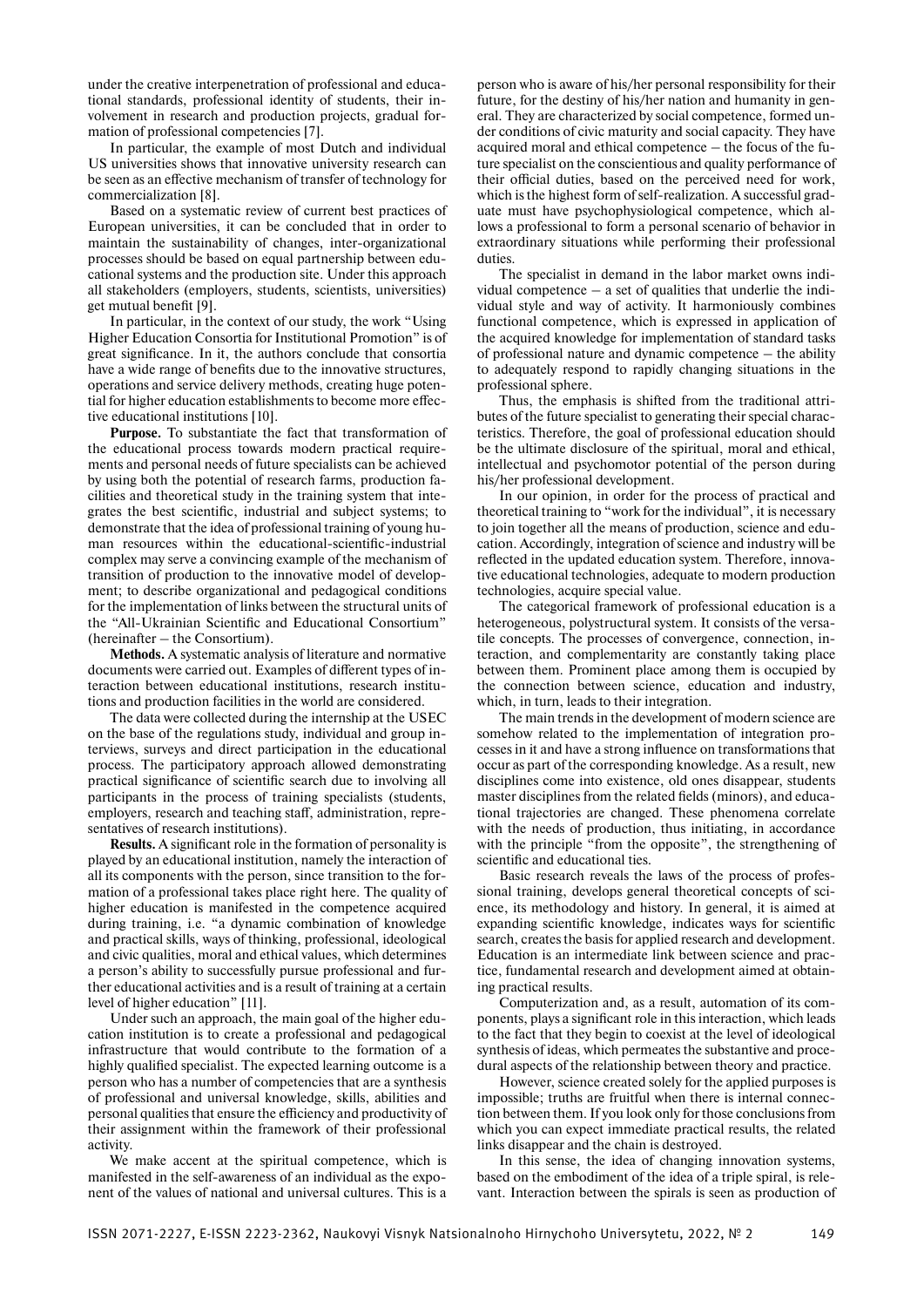knowledge at the academic level, product creation (production) and regulatory control (management), which results in the model of institutional conditions and includes organized production of knowledge and innovation as a mechanism of social coordination [12].

By analogy, we describe the institutional relationships between educational establishments, research institutions and production facilities in the form of Euler-Venn circles, which demonstrate common and distinct institutional areas.

Variations in the dimensions of SCIENCE, EDUCA-TION and PRODUCTION are analytically independent. Therefore, coordination of activities in these areas can be represented in the Cartesian coordinate system. These components are the coordinate axes. In this space, you can depict an object or relationship in an innovation system.

Basic research often has an indirect impact on the economy and the "delayed" character of usefulness and relevance. In this regard, there arises a problem of determining the degree of influence of various types of research on professional education.

Elimination of contradictions is achieved by using production facilities along with the system of training specialists, which integrates the advantages of production and subject systems. Pedagogical and technical-industrial components find an invariant basis for their existence within this approach.

A convincing example of the abovementioned is the idea of professional training within the scientific-educational-industrial complex, the "All-Ukrainian scientific and educational consortium", as a conceptual mechanism of transition of agro-industrial production to an innovative model of development. It includes Vinnytsia National Agrarian University and the Institute of Bioenergy Crops and Sugar Beets of the National Academy of Agrarian Sciences of Ukraine with their research facilities, breeding farms and structural departments. The innovative idea of the complex provides training for the future agriculturalists, where modern theoretical knowledge as a didactic equivalent of the relevant science, is intertwined in the outline of professional one and at the same time is implemented in practice, using a decent material base of the breeding stations and research farms, thereby flexibly responding to the needs of the modern labor market. This approach coordinates the mechanisms of partnership for the maximum realization of the creative potential of all members, exchange of scientific information, inclusion of basic and applied science into the educational process [13].

The philosophical (general methodological) approach ensures unification of the components of this training. The ideas of the leading role of cooperation in the evolutionary formation of mankind occupy a prominent place among the general scientific foundations. An important role among the partially scientific foundations is played by the natural science concept of "science of the unity", modern ideas of scientists about the self-regulatory system of the Earth, which assumes the existence of opposite and mutually exclusive forms of existence. The core of the concrete-scientific approach is the idea of harmonious human development, a holistic approach to its formation.

However, when introducing new approaches, it is important to remember that education is an equal partner but not an appendage of production. On the one hand, the laws of production and technological processes should not prevail in the professional development of a specialist without their pedagogization, since there is a danger for education to be deprived of its own scientific and disciplinary independence and turning into eclectic conglomerate of diverse knowledge, which lacks a system-creating factor. And vice versa, the laws of pedagogy alone should not dominate. After all, this causes a contradiction between production and pedagogical essence of the educational-industrial process and the subject method, which limits composition of educational components purely by production and technical facilities.

Today, the idea of innovative projects that unite scientific institutions and production facilities around educational establishments is relevant. International relationships are based on integration – interpenetration of structural elements of educational institutions (consortia) [10, 14], transformation of the learning environment based on cooperation, which is focused on solving a specific problem [15], providing the student problem-oriented research for the needs of production [16], formation of the cross-border research and educational services aimed at shaping the global market of educational platforms are accepted [17].

A number of authors prove the prospects of dualistic unity between theoretical and industrial training [18]. The principle of dual education is already used in Germany, Denmark, Austria, Switzerland, the Netherlands and Norway to provide the labor market with a highly skilled mobile workforce capable of adapting to new and changing conditions. Taking into account the specific needs of universities and students, based on the German experience, the dual education programs successfully work in Brazil, France, Qatar, Mexico and the United States. These projects take into account not only the interests of stakeholders in production, but also universities, research institutions, foreign partners and other parties involved [19].

Dual forms of education based on the European experience are being introduced in Ukraine. In autumn 2020, the first year of the pilot project of introduction of dual education in partnership with small, medium and large businesses ended. The level of the employers' concernment in involving applicants at the stage of their training indicates the potential for the dual form of education [20].

The Consortium creates such organizational and pedagogical conditions under which the above mentioned training systems are implemented through introducing elements of training content into the process of professional education of future specialists, i.e. creation of a certain educational composition of the real production situation, which still does not fully disclose it.

Integration of professional-pedagogical and technical-industrial components allows for the implementation of innovative training. Production features are accompanied by pedagogical ones, for example, division of the production process into elements in accordance with pedagogically justified requirements thus covering both production and training aspects, promoting early professional adaptation of the future professionals.

In our opinion, the process of the specialist professional competence formation requires compliance with the following pedagogical conditions: integration of theoretical and practical training; development of information and communication competence as a component of professional one.

Consolidation and interaction of different levels is a powerful tool for eliminating contradictions between the purely theoretical education of future professionals and the practical needs of production. Integrative processes take place at the vertical and horizontal levels. At the vertical level, they are manifested in the hierarchical relationship and continuity between the elements of the Consortium (theoretical studies in classrooms and learning laboratories, practical training in problem research laboratories, professional and industrial internships at foreign universities and agricultural partner companies, research and breeding stations and farms, certification and business-project development). The Figure below demonstrates the structure of educational programs for training specialists in such an integrative system.

Horizontal integration implies consistency not only in content (interdisciplinary links), but also in the procedural component of training (forms, methods, tools): teachers in the classroom and mentors in the workplace; teaching and learning, mentoring and acquisition of skills by future specialists; introduction of innovative forms for organizing young scientists' work, international scientific and discussion platforms,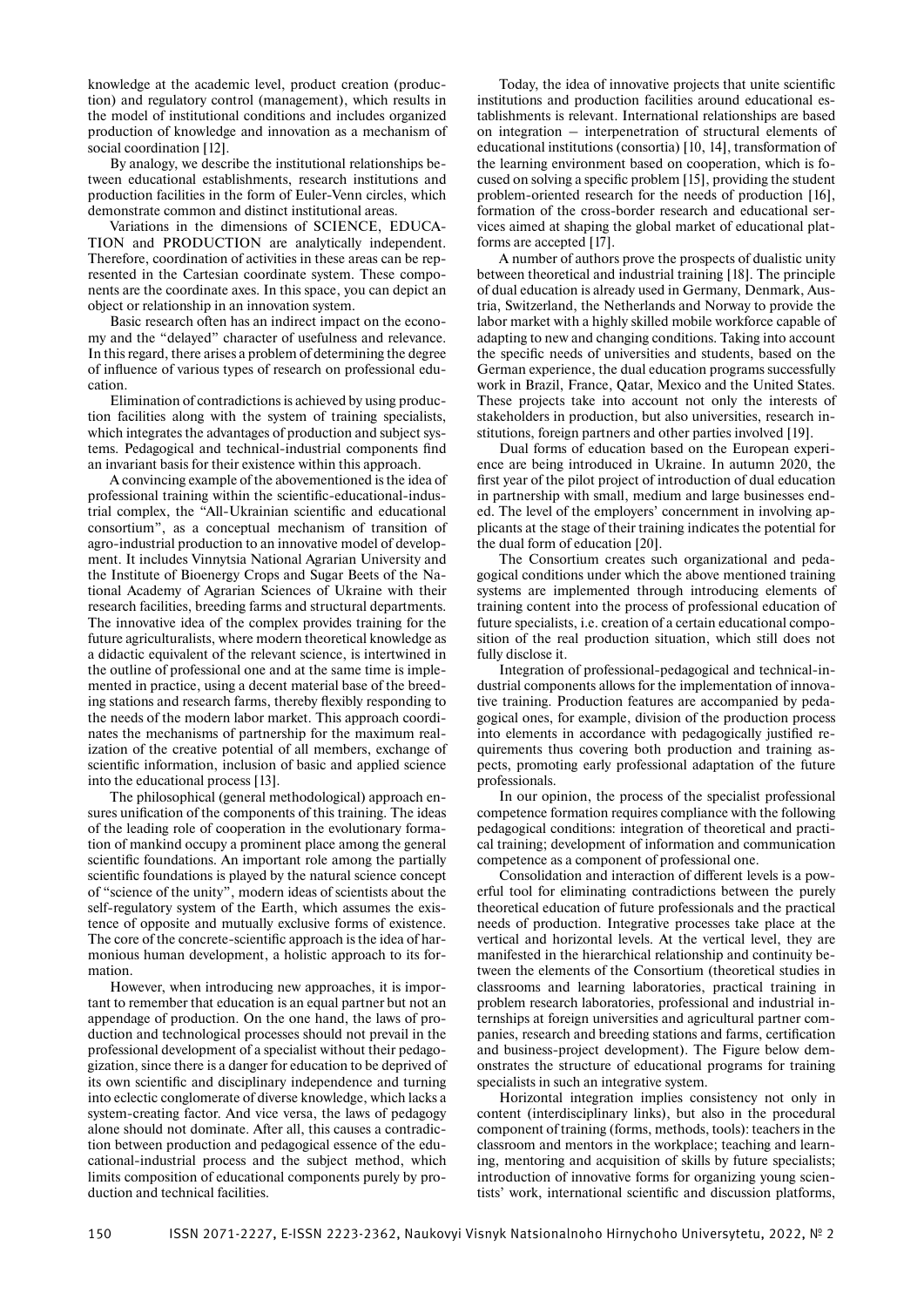

*Fig. The structure of educational programs for training special*ists at the "All-Ukrainian Scientific and Educational Con*sortium"*

thematic moderations, round tables, master classes; creation of personal and instructional farms as real agribusiness formations.

Collectively, the acquired professional training will be that part of the competence of the specialist which reflects his/her personal and ideological qualities. Accordingly, integration of training which reflects all aspects contributes to the formation of a holistic person ready to perform professional tasks already in the process of learning at the higher education institution.

We consider integration as a purposeful way of establishing and implementing organic connections of structural elements of the pedagogical system around professional orientation of the student, which ensure effective functioning of the system.

In the context of the Consortium, integration is manifested in the development of a system of goals that determine the place of theoretical and practical training (disciplines, practices, projects) in professional education, concentration and coherence of activities related to professional orientation. Great importance is attached to the harmonious combination of theoretical-cognitive and practical-cognitive components of professional orientation, development of organizational components of the training process and interaction of the main components of training.

Investigation of the educational process in the outlined conditions has resulted in establishing links and developing algorithm of actions in the theoretical and practical training of future agriculturalists on the basis of integrative approach: setting goals, determining the basics of integration, selection of forms and ways for implementation of interconnections.

The role of the general basis is played by the professional orientation of training the agricultural specialists. However, depending on the direction of training, in each case it is necessary to determine individual characteristics of this orientation.

In addition, the model of relations of structural units of the Consortium allows using various forms and methods of cooperation of theorists and practitioners: scientific discussion platforms, conferences, seminars, round tables, forums, student scientific groups, practical training of students, joint research projects, teacher internship, and others.

Due to such cooperation, students have the opportunity to be advised from various sources, both from scientists and practitioners, to test theoretical developments in practice, to share their own experiences.

Effectiveness of the technology is achieved through the innovative structure of educational programs to train specialists in

the Consortium. Under this approach, theoretical studies in classrooms and laboratories take only 30 % of the training period.

In the educational process and in the production environment various information technologies are used. They differ in the number of functions, convenience and quality of the user interface, graphics capabilities, applications, ability to share data with other systems. The main task in the process of forming professional competencies is consistency in the choice of technologies for the theoretical studies and the practical needs of production.

In order to harmonize the educational and practical components, joint creative teams of teachers and practitioners are built in the process of forming regulatory documents, which guide formation of training content (curricula, discipline programs, scientific and methodological materials).

An effective means of cohesion is formation of a single information system and databases, on the ground of which teachers form the content of relevant disciplines, choose information technologies that best meet the logic of the discipline and demands of production.

As has been demonstrated by the experience of training future agricultural specialists in Vinnytsia National Agrarian University (VNAU) in recent years, in the process of implementing the student-centered approach, blended learning technology based on integration of traditional classroom and distance forms, with the use of the best features of each one, proved its pedagogical effectiveness.

In our opinion, a rotational model of blended learning is methodologically justified; it features a nonlinear transition between different locations: lectures, practical classes, tutorials, communication with the research farms practitioners. Based on personal needs and abilities, a flexible form of combination of on- and off-line learning is implemented. A good didactic technique in this situation is the creation of distance learning courses that have been successfully tested during quarantine period caused by the coronavirus epidemic.

This approach forms a peculiar educational trajectory  $-$  a personal way of realizing the individual potential of each student in education.

Important here is the cognitive-psychological aspect, according to which new knowledge is always associated with the existing knowledge. Thereby, not only an associative series is formed, but knowledge is transformed on the basis of that from other fields. It depends on their objective content, as well as on the activities in which they are gained or used, on the content provided to them by a particular specialist. In the outlined conditions, the content of academic disciplines should be focused on specific learning outcomes and promote formation of productive professional thinking.

Transformation of professional education requires serious reorientation of all components of the pedagogical process. This includes research and teaching staff. Acquisition of new competencies is facilitated by modern forms of activity of the teaching staff, in particular, internships at foreign universities and research and production units of the Consortium. An important role is played by participation of teachers in grant programs, scientific developments and their implementation in production, funded both by legal entities and the government, participation in conferences of various levels, scientific and educational exhibitions. In educational activities the emphasis has shifted to writing science-intensive lecture courses, transformation of training technologies with a focus on mixed forms and coaching, preparation of distance learning courses.

Thus, our studies and practice of training future agriculturalists at VNAU allow us to conclude that innovative training will be effective subject to the availability of integration of scientific, industrial and educational resources in compliance with the following organizational and pedagogical conditions:

formation of a single information environment of the Consortium in order to ensure coherence and effective interaction of all its structural units;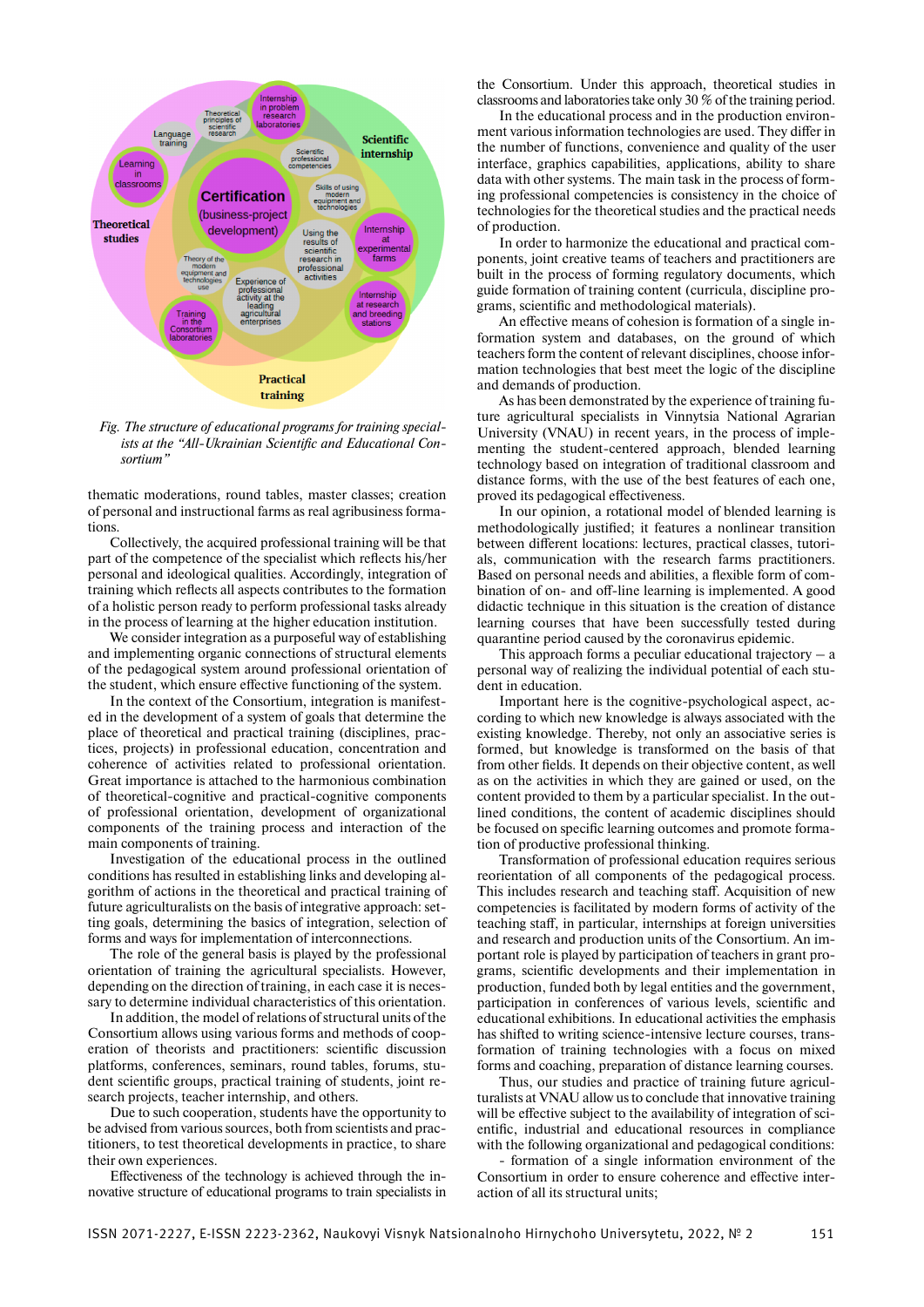- creation of analytical information and methodological center aimed at coordination of educational, research and practical training;

- creation of an organizational structure to support educational and professional programs that meet the demands of stakeholders, personal goals of the future specialist and modern requests of practical activity;

- development and revision of normative documents, educational-methodical and informational support for the mixed forms of training implementation on the basis of student-centered approach;

- staffing support for training the specialists and creating conditions for continuous updating of professional competencies for the teaching staff and mentors at the production site;

- creation of the modern platforms on the basis of scientific, educational, innovative and technological potential of the founding members of the Consortium.

**Conclusions.** Thus, the All-Ukrainian Scientific and Educational Consortium has become a place where implementing their own initiative project, one can test their knowledge and skills, apply abilities and experience, learn to work in a team. Here you can get not only opinion from teachers, researchers and practitioners, but also financial support. Within the limits of the specified approach, situations for the developing teamwork skills are purposefully created.

The central organizational principle of this approach is the principle of flexible response to changing labor market requirements, the needs of the population in obtaining this or that profession. Such a strategy should be combined with the important, generally accepted fact that not only demand generates supply, but supply also generates demand. These circumstances necessitate the implementation of promotional work in conditions of the USEC, which will also contribute to the actualization of a propaedeutic function of education.

The training system described above is a multi-purpose one. It is designed to perform a diagnostic function aimed primarily at determining professional orientation of students, the study of the levels of their cognitive abilities. This function is combined with the motivational one, associated with the preparation of future professionals for labor activity, which is based on the psychological theses that a person is able to get into particular activity only if he/she is ready for it. The information and educational function turns the process of professional training into a source of the latest information and is transformed into the prognostic educational and developmental one, which necessitates direct participation of students in research and experimental work, organization and implementation of professional activities at the place of production.

At the same time, expansion of the social functions of education means increasing the impact on all spheres of social reality: education, along with its specific purpose, begins to solve problems that go beyond it. For example, direct appropriation of agricultural education is the economic function of food security. Changing the role of education leads to a change in priorities of traditional situation in which it expresses certain demands of socio-economic development. In general, without losing these positions, education is increasingly beginning to play the role of an equal partner in relation to other components of the society. In particular, this is the case of production: education ceases to be a functional appendage of the latter, whose development is increasingly determined not by market demand but by the level of educational services offered.

Thus, integration of science, education and industry not only creates contradictions that arise in the practice of training specialists, but serves a means of resolving them, while being the foundation in formation and development of professional education.

The approach described above settles some other contradictions of professional education: compression, consolidation of information and time; elimination of duplication and establishment of continuity in the development of knowledge and skills; dissolution and interpenetration of knowledge and skills of some disciplines; systematization of concepts, facts, skills and abilities, denial of some of the acquired knowledge, skills in formation of the generalized integration properties, establishment of subordination and coordination.

Under this approach, the content of professional education is broader than its traditional interpretation: it combines the whole set of diverse competencies necessary for the vital function of the holistic personality of the future professional implementation.

**Acknowledgements.** The presented results are obtained within the scientific internship of Levchuk O.V. and Levchuk K. I. in educational-scientific-production complex "All-Ukrainian Scientific and Educational Consortium" on acquisition of scientific and professional experience of formation of the innovative content of preparation of experts taking into account achievements of science, engineering and technology and implementation of research work in production. Certificate No. 4-3/2020, dated December 1, 2020. Certificate No. 6-2/2021, dated September 27, 2021.

### **References.**

**1.** Durazzi, N. (2019). The political economy of high skills: higher education in knowledge-based labour markets. *Journal of European Public Policy*, *26*(12), 1799-1817. https://doi.org/10.1080/13501763.20 18.1551415.

**2.** Nicolescu, B. (2018). The Transdisciplinary Evolution of the University Condition for Sustainable Development. In Fam D., Neuhauser L., & Gibbs P. (Eds.). *Transdisciplinary Theory, Practice and Education,* (pp. 73-81). Cham: Springer. https://doi.org/10.1007/978- 3-319-93743-4\_6.

**3.** Peggy, M.L., Jason, Ng., Chan, K. Y., Tai Ming Wut, Man Fung Lo, & Szeto, I. (2021). What makes better career opportunities for young graduates? Examining acquired employability skills in higher education institutions. *Education + Training*, *63*(6), 852-871. https:// doi.org/10.1108/ET-08-2020-0231.

**4.** *COVID-19 is a serious threat to aid to education recovery. Global Edu*cation Monitoring Report 2020. Retrieved from: https://en.unesco.org/ gem-report/2020aidtoeducationsocialmedia.

**5.** Gregori, P., Holzmann, P., & Schwarz, E. J. (2021). Knowledge spillover in entrepreneurial emergence: A learning perspective Technological. *Forecasting and Social Change*, *166*. 120660. https://doi. org/10.1016/j.techfore.2021.120660.

**6.** Ivanchenko, O. S., Tikhonovskova, S. A., Zalevskaya, A. A., & Belasheva, I.V. (2021). Managing the professional and qualification and innovative potential of youth in the system of higher education. *International Journal of Sociology and Social Policy*, *41*(1/2), 202-210. https://doi.org/10.1108/IJSSP-03-2020-0089.

**7.** Terentyeva, I. V., Kirillova, O., Kirillova, T., Pugacheva, N., Lunev, A., Chemerilova, I., & Luchinina, A. (2018). Arrangement of cooperation between labour market and regional vocational education system. *International Journal of Educational Management*, *32*(6), 1041- 1055. https://doi.org/10.1108/IJEM-10-2017-0296.

**8.** Vinig, T., & Lips, D. (2015). Measuring the performance of university technology transfer using meta data approach: the case of Dutch universities. *The Journal of Technology Transfer, 40*, 1034-1049. https://doi.org/10.1007/s10961-014-9389-0.

**9.** Sachs, J., Rowe, A., & Wilson, M. (2016). *2016 Good practice re*port – work integrated learning (WIL). Retrieved from https://research-management.mq.edu.au/ws/portalfiles/portal/35597534.

**10.** Burley, D., Gnam, C., Newman, R., Straker, H., & Babies, T. (2012). Leveraging higher education consortia for institutional advancement. *International Journal of Educational Management*, *26*(3), 274-283. https://doi.org/10.1108/09513541211213345.

**11.** Verkhovna Rada of Ukraine (n.d.). *Law of Ukraine "On Higher Education" of July 1, 2014 No. 1556-VII.* Retrieved from https://zakon.rada.gov.ua/laws/show/1556-18#Text.

12. Leydesdorff, L., & Ivanova, I. (2016). "Open Innovation" and "Triple Helix" Models of Innovation: Can Synergy in Innovation Systems Be Measured? *Journal of Open Innovations: Technology, Market and Complexity*, *2*(1), 1-12. https://doi.org/10.1186/s40852-016-0039-7.

**13.** Kaletnik, G., Gunko, I., & Kirieieva, E. (2016). Practical implementation of the state policy in the field of higher education and the provisions of the new law "On higher education" in the conceptual foundations of training specialists on the basis of the "All-Ukrainian Scientific and Educational Consortium". *Economy, finances, manage-*